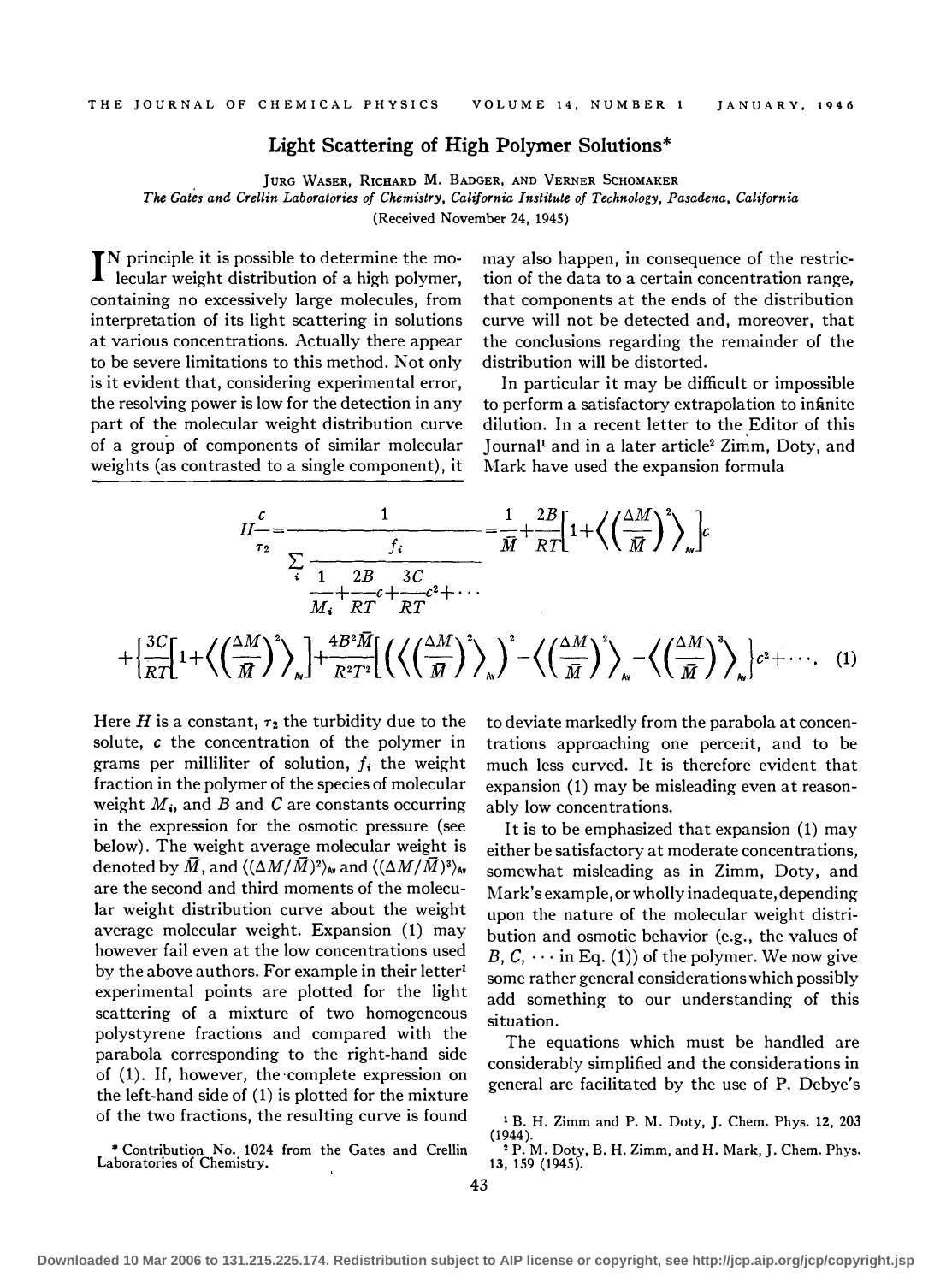

FIG. 1. Plot of  $L(\psi)$  for various two-component distributions. Curve 1 represents a monodisperse system, curves 2-5 (heavily drawn) tend toward the upper asymptote, and curves 6 and 7 (lightly drawn) belong to the lower asymptote. The limiting slopes are also indicated. The parameters involved are the following;

|                                           | __<br>$\frac{\overline{M}}{\overline{M}_n}$ | A٧ | $M_1$<br>$\overline{\overline{M}}$ | $\boldsymbol{M}_2$<br>$\overline{\overline{M}}$ |      |
|-------------------------------------------|---------------------------------------------|----|------------------------------------|-------------------------------------------------|------|
| $\binom{1}{2}$                            |                                             |    |                                    |                                                 |      |
|                                           |                                             |    | 1.14                               | 0.11                                            | 0.86 |
|                                           | 2                                           |    | 1.71                               | .29                                             | .50  |
|                                           |                                             |    | 4.56                               | .44                                             | .14  |
|                                           |                                             | 16 | 32.5                               | .50                                             | .016 |
|                                           | 1.5                                         |    | 2.0                                | .50                                             | .333 |
| $(3)$<br>$(4)$<br>$(5)$<br>$(6)$<br>$(7)$ | 1.5                                         |    | 48.3                               | .66                                             | .007 |

suggestion<sup>3</sup> that  $He/r_2$  be considered as function of a quantity  $\psi(c)$ ,

$$
H - \frac{c}{\tau_2} = \frac{1}{\sum_{i} \frac{f_i M_i}{1 + \psi M_i}} = L(\psi), \tag{2}
$$

where  $\psi$  is defined as follows. Let the osmotic pressure be given the representation

$$
\pi = RT \left\{ \sum_{i} \frac{f_i}{M_i} c + \varphi(c) \right\},\tag{3}
$$

in which  $\varphi(c)$ , whose first derivative vanishes at zero concentration, is independent of the

3 P. Debye, General Report No. 17, August 28, 1944. War Production Board, Office of Assistant Rubber Director of Research and Development of Synthetics.

degree of polymerization;<sup>4</sup> then  $\psi$  is given by  $\psi(c) = \left(\frac{d}{dc}\right)\varphi(c)$ . (In (1)  $\psi = \left(\frac{2B}{RT}\right)c$  $+(3C/RT)c^2 + \cdots$  was used.) The form of  $\psi(c)$ can be determined either by osmotic pressure studies or by measurements of the light scattering of monodisperse fractions.

The following general remarks can be made about  $L(\psi)$ :

(a) The function (3) has always a positive slope

$$
\frac{\partial L}{\partial \psi} = L^2 \sum_{i} \frac{f_i M_i^2}{(1 + \psi M_i)^2}
$$
(4)

and is never curved upward, since

$$
\frac{\partial^2 L}{\partial \psi^2} = -L^3 \sum_{ij} \frac{f_i M_i f_j M_j}{(1 + \psi M_i)^3 (1 + \psi M_j)^3} (M_i - M_j)^2 \le 0.
$$
\n(5)

It is evident that in general  $\partial^2 L/\partial \psi^2$ , and hence the deviation of  $L(\psi)$  from a straight line, is greater, the greater the heterogeneity of the mixture.

(b) For a polydisperse system  $L(\psi)$  is a curve whose initial slope is  $(1+(\langle \Delta M/\bar{M}\rangle)^2)_{av})^{1,2}$  and whose intercept is the weight average molecular weight. For the theoretical limit of large  $\psi$ , such that  $\psi M_i \gg 1$ ,  $L(\psi)$  approaches an asymptote of unit slope, whose intercept is the reciprocal number average molecular weight  $1/\bar{M}_n$ . According to this and Eq. (5) the slope of  $L(\psi)$  is always greater than unity.

(c) For a monodisperse system  $L(\psi)$  is simply a straight line of unit slope whose intercept is the reciprocal of the molecular weight.

To show some of the wide possible variations in the form of  $L(\psi)$  we present theoretical plots for mixtures with various values of  $\bar{M}/\bar{M}_n$  and involving solute molecules of only two different degrees of polymerization. The graphs are in terms of  $\overline{M}L(\psi, M_i)$ ,  $M_i/\overline{M}$  and  $\psi \overline{M}$ , since  $\overline{M}L(\psi, M_i) = L(\overline{M}\psi, M_i/\overline{M})$ . (Figure 1.)

It should be noted that for any solution obeying Eq. (2) (and the curves given here for bimodal distributions illustrate this) any measurement of L provides an upper limit for  $\bar{M}_n$  and a lower

<sup>4</sup> For experimental evidence that this is a good approximation cf. e.g., M. L. Huggins,]. Am. Chern. Soc. 64, 1712 (1942); T. Alfrey, A. Bartovics, and H. Mark, J. Am. Chern. Soc. 65, 2319 (1943).